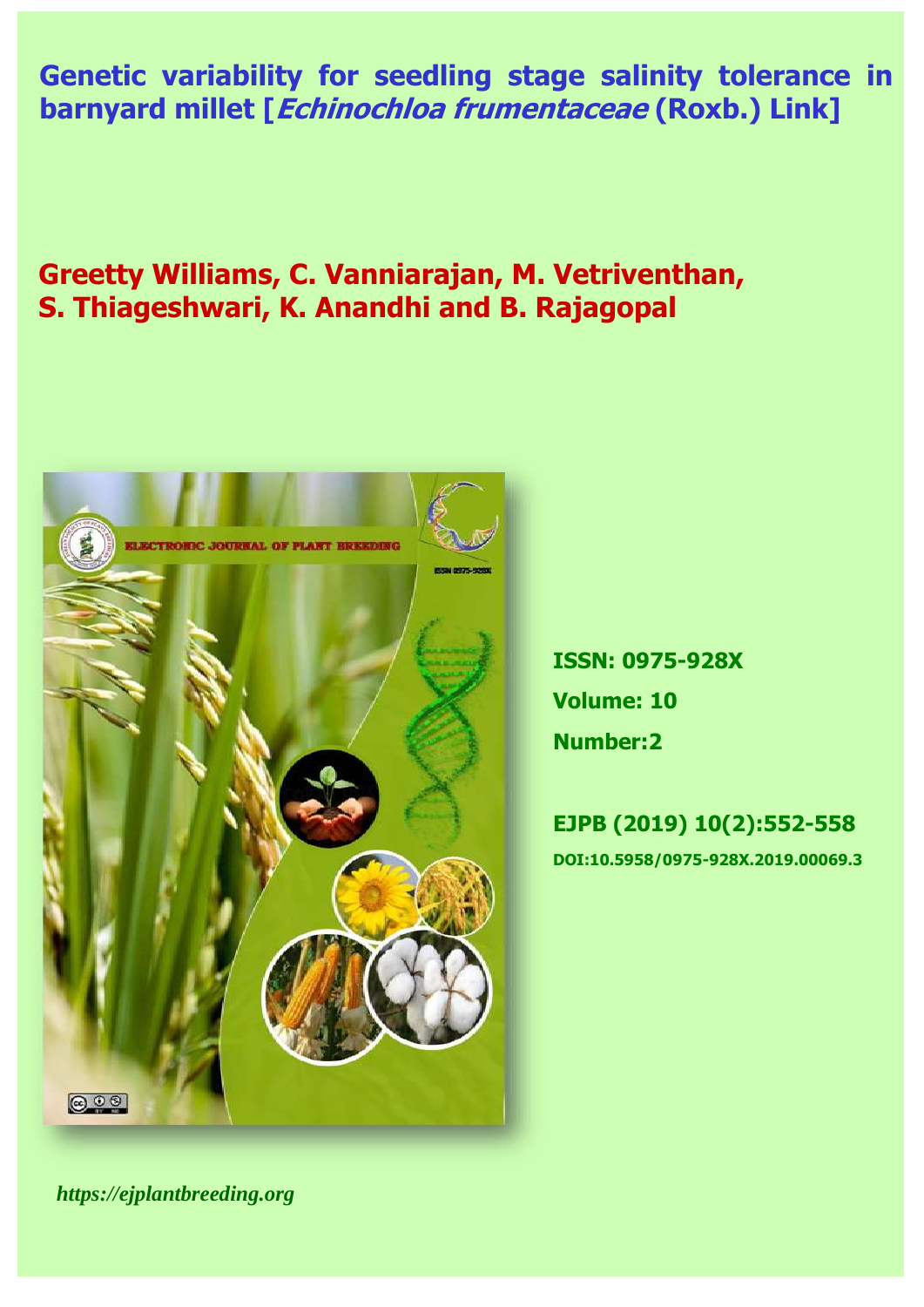

# **Research Article**

# **Genetic variability for seedling stage salinity tolerance in barnyard millet [***Echinochloa frumentaceae* **(Roxb.) Link]**

**Greetty Williams<sup>1</sup> , C. Vanniarajan1\* , M. Vetriventhan<sup>2</sup> , S. Thiageshwari<sup>1</sup> , K. Anandhi<sup>1</sup> and B. Rajagopal<sup>3</sup>**

<sup>1</sup>Agricultural College and Research Institute, Madurai- 625104, Tamil Nadu, India.

2 International Crop Research Institute for Semi-Arid Tropics, Patancheru, Hyderabad, Telangana - 502324, India.

\***E-Mail:** vanniarajan.c@tnau.ac.in

(Received: 06 May 2019; Revised: 30 May 2019; Accepted: 31 May 2019)

#### **Abstract**

Barnyard millet (*Echinochloa frumentaceae*) has a potential to withstand salinity. The existing genetic variability for salinity tolerance in 32 barnyard millet accessions was assessed based on the morpho-physiological parameters governing salt tolerance *viz.*, germination percentage, relative germination rate, root length, shoot length, seedling length, vigour index, relative salt injury rate and relative water content. Under gradual increase in the intensity of salt stress, decrease in germination percentage, relative germination rate, root length, shoot length, seedling length, vigour index, relative water content and increase in relative salt injury rate was observed. The antioxidant assay also revealed that catalase and peroxidase activity increased with rise in salt level in tolerant genotypes (ACM161, ACM295, ACM335, GECH10, IEc167) but the enzyme activity in the salt sensitive genotypes (IEc134, IEc348, IEc607) declined with increase in salt concentration, when compared to control. The salt tolerant genotypes maintained higher relative water content and enzyme activity under salt stress. Hence, this may be the underlying mechanism for salt tolerance.

#### **Key words**

Barnyard millet, salinity, antioxidant response

## **Introduction**

The genus *Echinochloa* includes nearly 35 species distributed worldwide out of this two species were domesticated and grown as cereals (*Echinochloa esculenta* – Japanese Barnyard millet and *Echinochloa frumentaceae* – Indian Barnyard millet)(Yabuno, 1987). Barnyard millet is a climate smart and nutrient rich crop. It has wider adaptability, short duration, stress tolerance, and superior nutritional qualities (Saleh *et al.*, 2013). It contains 65% of carbohydrates, major propotion of which is in the form of dietary fibre and nonstarchy poly saccharide,13.9% protein and essential micronutrients. Owing to their fast growing, early maturing ability and superior nutritional quality of crop straw Barnyard millet has been used as a fodder in United States, India and Japan and it can produce more than eight harvests per year (Obara, 1936).

In the current scenario, plants are exposed to various environmental changes. Environmental stress is one among the major areas of scientific concern because it affects crop growth and limits the productivity. Salinity is due to increase in dissolved inorganic salt concentration which includes cations like  $K^+$ ,  $Mg^{2+}$ ,  $Ca^{2+}$ ,  $Na^+$  and anions like NO<sup>3-</sup>, HCO<sup>3-</sup>, SO4<sup>2-</sup>, Cl<sup>-</sup>, and CO3<sup>2-</sup> in the soil solution. Soil salinization is favoured by arid and semi arid climates where evapotranspiration volume is greater than the

precipitation volume (Bockheim and Gennadiyev, 2000). Irrigated systems are prone to salinization, more than half of the irrigated crops are affected by salinity or flooding (Hatfield, 2016). Salinity has affected beyond 30% of irrigated land and 6% of world's total land area (Parihar *et al.*, 2015). In order to overcome crop loss due to various stresses underutilized crops gains much more importance. Barnyard millet has a potential to withstand saline condition. It can be used as a reclamation crop for sodicity, arsenic and cadmium affected soils (Abe *et al.*, 2011).

This study aims to identify the existing genetic variability for salinity tolerance in 32 barnyard millet germplsam using various morphophysiological parameters governing salt tolerance.

## **Materials and methods**

Thirty two barnyard millet germplasm accessions consisting of 26 accessions originating from India, 4 from Japan (IEc531, IEc542, IEc558, IEc564) and 2 from Malawi (IEc348, IEC348) along with a check variety MDU1 were used. Accession numbers starts with IEc were obtained from the International Crops Research Institute for the Semi-Arid Tropics (ICRISAT) genebank, Hyderabad, while remaining were from Department of Millets, Tamil Nadu Agricultural University (TNAU), Coimbatore and Department of Plant Breeding and

<sup>3</sup>TNAU, Coimbatore – 641003.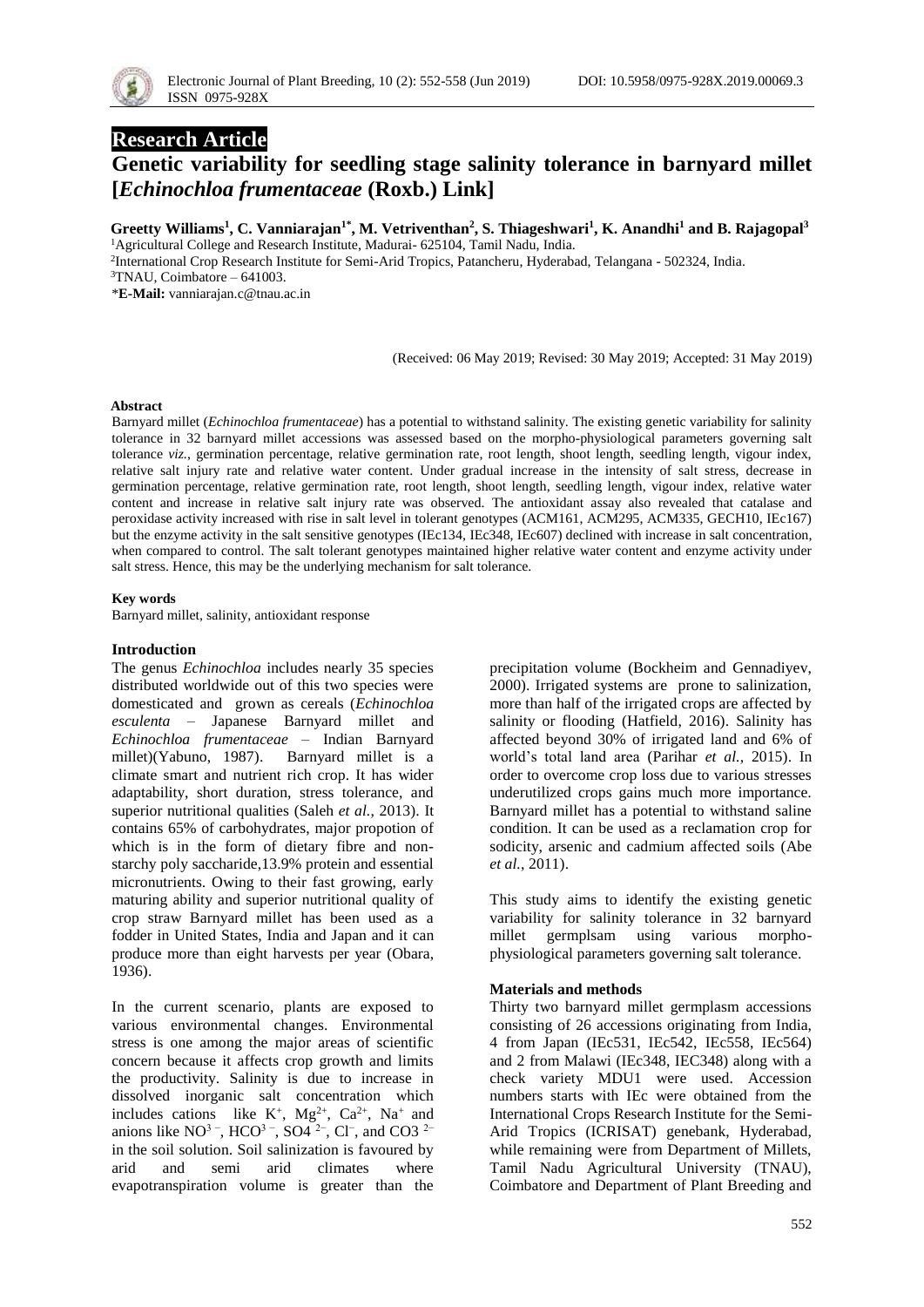

Genetics, Agricultural College and Research Institute, Madurai. The response of barnyard millet accessions for different levels of salinity was studied under *in vitro* condition at Plant Tissue Culture Laboratory, Agricultural College and Research Institute, Madurai.The seeds of 32 germplasm accessions used in this investigation was surface sterilized with 2.0% aqueous sodium hypochlorite for about 15 minutes at room temperature and then they are rinsed thoroughly using distilled water.

Salt stress in plants was imposed using various concentrations of NaCl *viz.,* 0mM, 50mM, 100mM, 150mM, 200mM and 250mM. The experimental design was laid out in Factorial Completely Randomized Design (Gomez *et al.*, 1984) with two replications and the following observations were made

Twenty five viable and disinfected seeds from each accessions (with two replications) which was treated with Bavistin for about 5 hours was placed on the filter paper bed and 10 ml of treatment solution were poured in each petri dish so that the seeds immersed partially for ensuring proper aeration. Then seeds were allowed to germinate at room temperature  $(25 \pm 2 \degree C)$ . Seeds were considered as germinated when the radicles measured 2 mm size. Germination count was taken on  $5<sup>th</sup>$ ,7<sup>th</sup> and 9<sup>th</sup> day and expressed in percentage.

Root length was measured from the base of the seed to the tip of its roots on 10 days old seedlings. Shoot length was measured from the seed to the tip of its leaf blade on 10 days old seedlings. Seedling length was the total measure of root and shoot length on 10 days old seedlings.

## *Vigour index:*

Vigour index = (Average shoot length + Average root length) x Germination percentage

## *Relative germination rate (RGR):*

The germination frequency of seeds in various salt treatments was measured as per (Li, 2008).

RGR= Germination % in control

# *Relative salt injury rate (RSIR):*

This indicates the effect of salinity on the rate of germination and it was calculated using the formula of (Li, 2008).

 $\begin{array}{lcl} \text{RSIR} & = \\ \text{(\text{Germanation 96 of control}-Germanation 96 in treatment)} \end{array}$ (Germination % of control)

#### *Relative water content (RWC)*

Relative water content indicates the measure of water content present in leaves. Fully expanded third leaf from the top of the plant is selected and used for analysis. Twenty-five leaf discs of uniform size were taken per accession in two replications and fresh weight (FW) these discs were recorded. After recording fresh weight, leaf discs were floated in distilled water for eight hours and turgid weight (TW) was recorded after surface drying with filter paper. Finally the leaf discs were then oven dried  $(65^{\circ}C)$  to record dry weight (DW). RWC was calculated using the following formula

 $\text{RWC} = \frac{\text{Fresh Weight (FW)} - \text{Dry Weight (DW)}}{\text{Turgid Weight (TW)} - \text{Dry Weight (DW)}}$ 

The catalase activity in plant materials was estimated using the method of Luck (1974) with few modifications. Seeds were pre conditioned for this method. In this case, the seeds were soaked overnight in saline solution of different concentrations and control was also maintained with distilled water. One gram of pre conditioned seed was weighed and ground in a pestle and mortar along with 20 ml of 0.067 M phosphate buffer which was prepared by dissolving 3.522 g of  $KH<sub>2</sub>$  PO<sub>4</sub> and 7.268 g of Na<sub>2</sub>HPO<sub>4</sub> 2H<sub>2</sub>O in distilled water and then the volume was made up to one liter (Assay buffer should be diluted 10 times) and centrifuged at 15000 rpm  $(4^0C)$  for about five minutes. The supernatant collected was used for enzyme assay. In the experimental cuvette, 3 ml of  $H<sub>2</sub>O<sub>2</sub>$  phosphate buffer (0.16 ml of  $H<sub>2</sub>O<sub>2</sub>$  (10% w/v) was diluted to 100 ml using phosphate buffer – prepared fresh) and 0.02 ml of sample (1 ml of sample diluted to 10 ml) was added and mixed well with the help of glass rod. Time  $(\Delta t)$  required for the decrease in absorbance was noted at 240 nm in Cary UV spectrophotometer.

Peroxidase activity in plant materials were assessed by following the method of (Malik and Singh, 1980) with some modifications. Seeds were preconditioned. In this case, the seeds were soaked overnight in saline solution of different concentrations and control was also maintained with distilled water. One gram of preconditioned seeds were weighed and ground in a pestle and mortar along with three ml of 0.1 M phosphate buffer (pH 7). The homogenate was centrifuged at the rate of 10000 rpm for 10 min. The supernatant collected was the enzyme source. Add 0.1 ml of enzyme extract (sample) to 3 ml of  $H_2O_2$  (0.142 ml of  $H_2O_2$  diluted to 100 ml). Time ( $\Delta t$ ) required for the increase in absorbance in UV spectrophotometer at 436 nm was noted. All statistical analysis was performed using AGRES software. Significant differences between the mean were compared using LSD test  $(P<0.05)$ .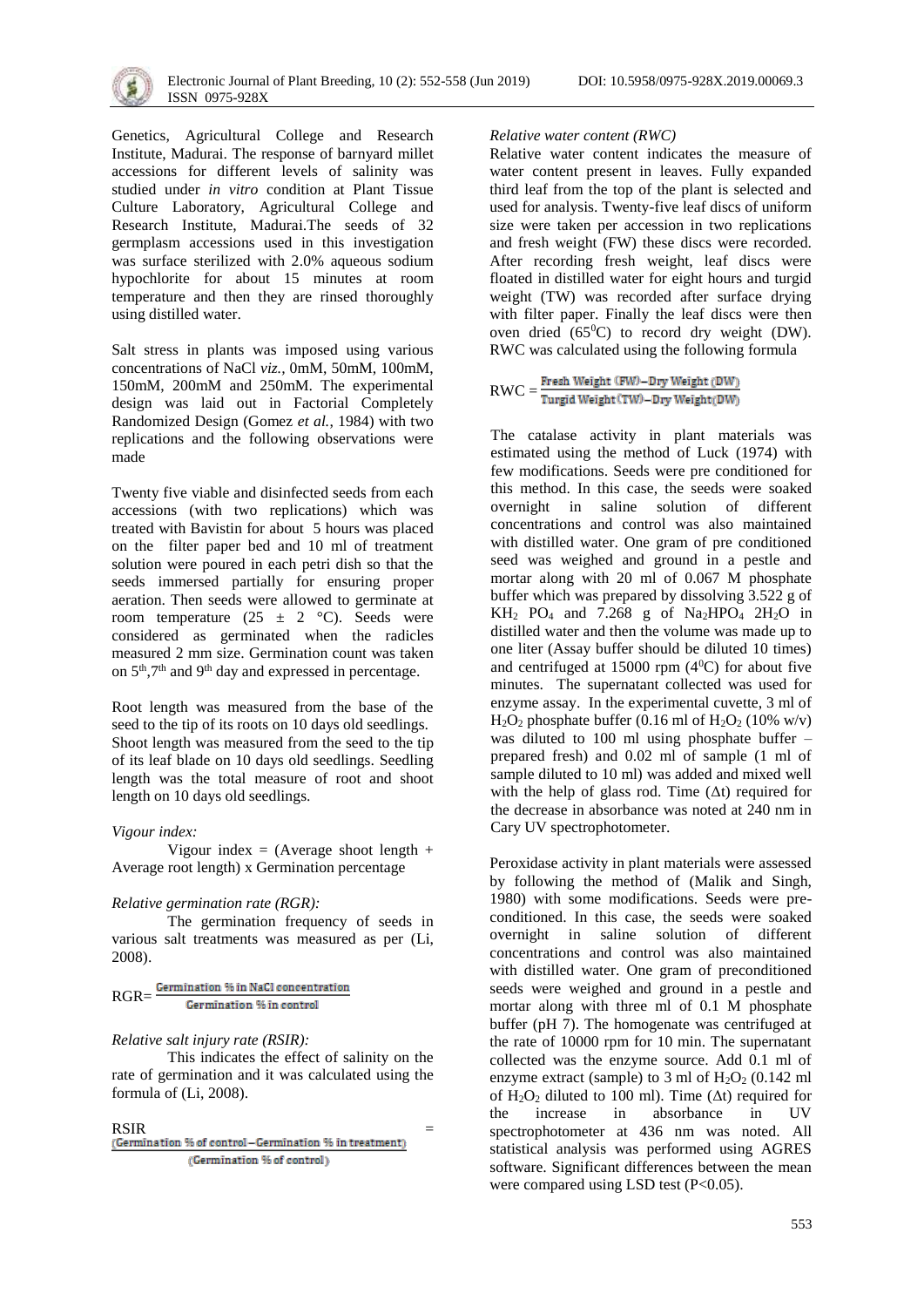

## **Results and Discussion**

Seed germination plays a crucial role in plant's life cycle because it has a direct effect on crop stand (Hatfield and Prueger, 2015). Salt stress had a greater impact on seed germination. Imposing salt stress reduces germination. However, reduction in germination percentage induced by salt stress was considerably variable among different genotypes. Four barnyard millet accessions (ACM161, ACM295, ACM335, IEc167) recorded higher germination percentage (>70%) under higher levels of salt stress (250mM). Twelve accessions used in this study showed less than 35% of germination under salt stress (250mM) indicating that higher levels of salinity (Table 1) hinders germination by reducing the osmotic potential, accumulation of certain toxic ions and reduced nutrient uptake (Afzali *et al.*, 2011). These factors prevent aerobic respiration by altering the physiological and biochemical activity of the seeds.

Large variation for RGR was also observed among the entries indicating genotypic variation in germination as a response to salinity. This can be categorized based on the range used by Ardie *et al.*, 2015. Only one accession (ACM335) showed more than 0.8 at 250mM and it is tolerant to salinity. Three accessions (ACM161, ACM295, IEc167) can be grouped as moderately tolerant as they showed RGR  $(0.7 - 0.8)$ . Sixteen accessions were grouped as moderately sensitive  $(0.4 - 0.7)$  and twelve accessions were sensitive  $(0.1 - 0.4)$  to salinity (Table1).

RSIR increased in all genotypes with increase in salinity level. Low RSIR (0.2) was reported in ACM335 (250mM) and 16 genotypes showed higher RSIR  $(0.5 - 1.0)$  in higher concentrations of salinity (250mM) and they were highly sensitive to saline stress (Table 1). These results were in agreement with previous reports in foxtail millet (Sreenivasulu *et al.*, 2000). This increase in injury may be due to disruption in cell membrane and reduced water uptake (Kumari *et al.*, 2013) whereas, there was a positive correlation between salt sensitivity and membrane damage (Sreenivasulu *et al.*, 2000).

The results from the present study at germination stage is in accordance with the previous reports in barnyard millet (Parkash *et al.*, 2018) and in other minor millets viz., kodo millet (Kumari *et al.*, 2013), finger millet (Toderich *et al.*, 2018), proso millet (Sabir and Ashraf, 2008) and foxtail millet (Ardie *et al.*, 2015). Tolerance to salinity at seedling stage indicates tolerance at vegetative and reproductive stage this has been explained in major crops such as rice (Hariadi *et al.*, 2015), wheat (Ali *et al.*, 2002), maize (Khan *et al.*, 2003), and sorghum (Bafeel, 2014). The morphological parameters like root length, shoot length and seedling length were declined significantly with rise in salt concentration. From this data it has been clearly noticed that both root and shoot growth got reduced due to salinity (Table 1). The growth of radical and plumule was greatly influenced by salinity because saline stress inhibits cell division and differentiation which ultimately reduces the plant growth (Tahjib-Ul-Arif *et al.*, 2018). Physiological indices, radical and plumule growth were negatively correlated with salinity (Liu *et al.*, 2005).

Salinity leads to physiological drought. Water loss within the plant therefore reduces the RWC. In this sense, this is one of the most reliable and extensively used indicator for salinity screening (Sánchez-Rodríguez *et al.*, 2010). Based on the experimental results the difference in RWC was observed between genotypes and with varied saline concentrations (Table 1). RWC decreased significantly when compared to control. Reduction in RWC was less upon exposure to lower levels of salinity, this may be due to osmotic adjustment of the plants under stressed conditions. The greatest decline in RWC was observed at 250 mM NaCl. The present investigation revealed that two barnyard millet accessions ACM331 and ACM161 exhibited higher RWC (>70%) at 250mM and were grouped as tolerant whereas, eight genotypes had low RWC (50%) at 250mM indicating the sensitivity towards salinity and inability to uptake water under stressed conditions. The results were in agreement with those of (Islam *et al.*, 2011) in foxtail millet and kodo millet. Reduction in RWC denotes loss of turgor which resulted in limited availability of water for cell extension (Katerji *et al.*, 1997). Under stressed conditions tolerant plants can maintain both leaf water relations, RWC in acclimated and non-acclimated regions (Khanna-Chopra and Selote, 2007).

Salinity induces ROS (Reactive Oxygen Species) production in plant cells (Banu *et al.*, 2010). Primarily they function as signaling molecules and mediates different physiological processes. Excess production of ROS causes toxic effect in plants by producing oxidative stress and leads to cell death (Banu *et al.*, 2010). The major scavengers of ROS were antioxidant enzymes such as Catalase (CAT), Peroxidase (POX) and Ascorbate peroxidase (APX). Based on the morpho physiological parameters studied, five tolerant, two moderately tolerant, three susceptible genotypes along with one check (MDU1) were selected in order to assess the relationship between salinity tolerance and antioxidant response. The activity of ROS scavenging antioxidants was measured in 11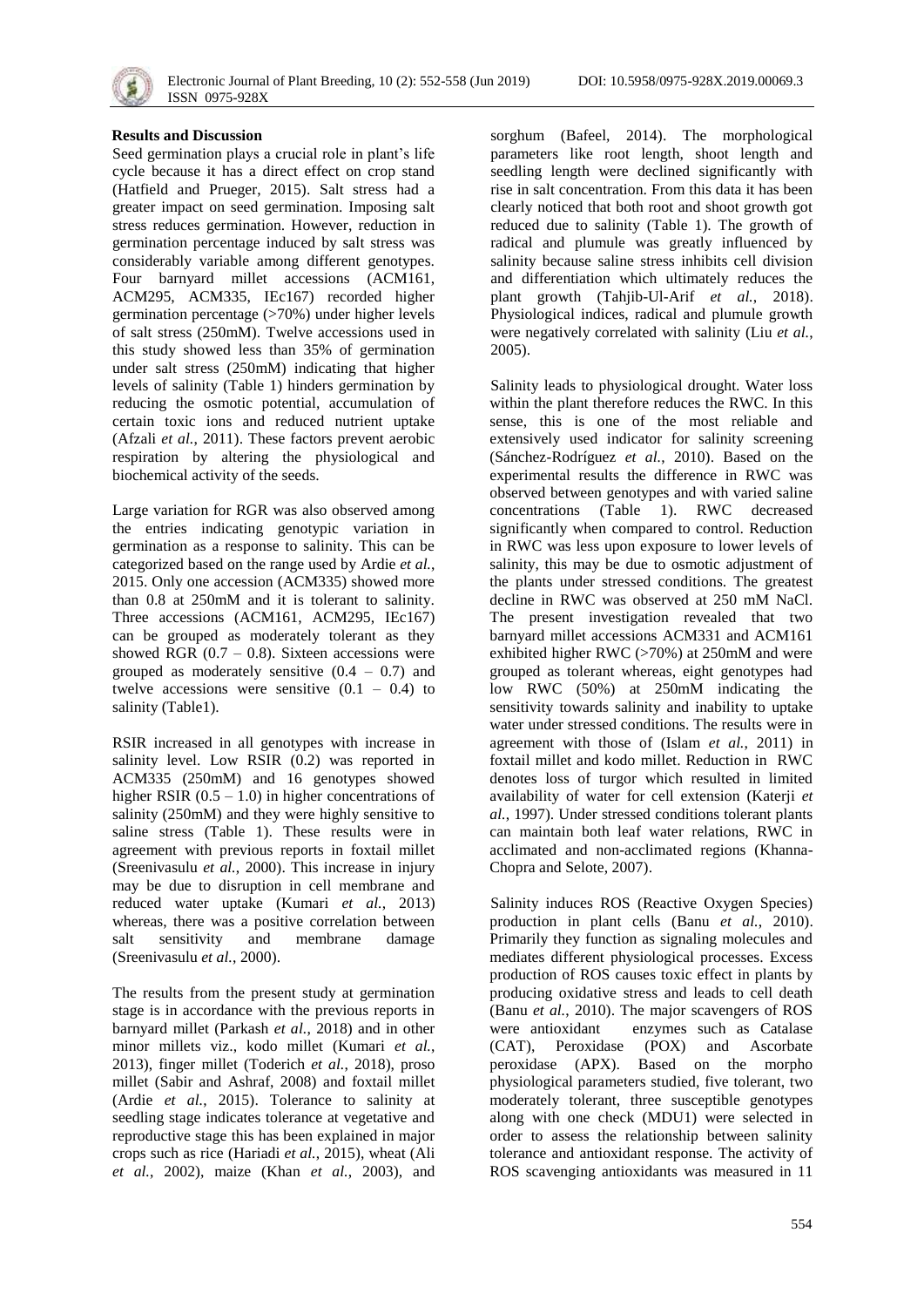selected genotypes viz., ACM161, ACM295, ACM333, ACM335, GECH10, T5, IEc134, IEc167, IEc348, IEc607 including check (MDU1). The enzyme activity varied significantly as a response to salinity. This study revealed that catalase and peroxidase activity increased with rise in salt level in tolerant genotypes (ACM161, ACM295, ACM335, GECH10, IEc167) but the enzyme activity in the salt sensitive genotypes (IEc134, IEc348, IEc607) declined with increase in salt concentration, when compared to control (Figure 1 and 2). Antioxidant enzyme activity were significantly affected in response to salt stress. Increased antioxidant response in plants seems to be positively related with reduced oxidative damage and better salinity tolerance (El-Shabrawi *et al.*, 2010). This trend was also supported by early researchers (Hasanuzzaman *et al.*, 2014); (Demiral and Türkan, 2005).

On the basis of morphological, physiological and biochemical assays performed in this study it is clearly evident that four accessions (ACM161, ACM295, ACM335 and IEc167) showed greater tolerance to salinity than the other genotypes used in this study. Among the four tolerant genotypes, three were ACM cultures (ACM161, ACM295 and ACM335) which are the selection from various local land races from Paramakudi, Kovilpatti, Kamudhi respectively. These three areas were located in the southern districts of Tamil Nadu. The identified resistant and susceptible genotypes to salinity from this study will help to formulate for further abiotic stress tolerant breeding programme.

#### **References**

- Abe, T., Fukami, M., and Ogasawara, M. (2011). Effect of hymexazole (3-hydroxy-5-methylisoxazole) on cadmium stress and accumulation in Japanese millet (Echinochloa frumentacea Link). *Journal of Pesticide Science*, 1101120179-1101120179.
- Afzali, S., Shariatmadari, H., and Hajabbasi, M. (2011). Sodium chloride effects on seed germination, growth and ion concentration in chamomile (Matricaria chamomilla). *Iran Agricultural Research,* **29**(2), 107-118.
- Ali, Z., Khan, A. S., and Asad, M. A. (2002). Salt tolerance in bread wheat: Genetic variation and heritability for growth and ion relation. *Asian J. Plant Sci,* **1(**4), 420-422.
- Ardie, S. W., Khumaida, N., Nur, A., and Fauziah, N. (2015). Early identification of salt tolerant foxtail millet (Setaria italica L. Beauv). *Procedia Food Science,* **3,** 303-312.
- Bafeel, S. O. (2014). Physiological parameters of salt tolerance during germination and seedling

growth of Sorghum bicolor cultivars of the same subtropical origin. *Saudi journal of biological sciences,* **21**(4), 300-304.

- Banu, M. N. A., Hoque, M. A., Watanabe-Sugimoto, M., Islam, M. M., Uraji, M., Matsuoka, K., ….Murata, Y. (2010). Proline and glycinebetaine ameliorated NaCl stress via scavenging of hydrogen peroxide and methylglyoxal but not superoxide or nitric oxide in tobacco cultured cells. *Bioscience, biotechnology, and biochemistry*, 1010012170- 1010012170.
- Bockheim, J., and Gennadiyev, A. (2000). The role of soil-forming processes in the definition of taxa in Soil Taxonomy and the World Soil Reference Base. *Geoderma,* **95**(1-2), 53-72.
- Demiral, T., and Türkan, I. (2005). Comparative lipid peroxidation, antioxidant defense systems and proline content in roots of two rice cultivars differing in salt tolerance. *Environmental and experimental botany,* **53**(3), 247-257.
- El-Shabrawi, H., Kumar, B., Kaul, T., Reddy, M. K., Singla-Pareek, S. L., and Sopory, S. K. (2010). Redox homeostasis, antioxidant defense, and methylglyoxal detoxification as markers for salt tolerance in Pokkali rice. *Protoplasma,*  **245(**1-4), 85-96.
- Gomez, K. A., and Gomez, A. A. (1984). *Statistical procedures for agricultural research*: John Wiley and Sons.
- Hariadi, Y. C., Nurhayati, A. Y., Soeparjono, S., and Arif, I. (2015). Screening six varieties of rice (Oryzasativa) for salinity tolerance. *Procedia Environmental Sciences,* **28,** 78-87.
- Hasanuzzaman, M., Alam, M., Rahman, A., Hasanuzzaman, M., Nahar, K., and Fujita, M. (2014). Exogenous proline and glycine betaine mediated upregulation of antioxidant defense and glyoxalase systems provides better protection against salt-induced oxidative stress in two rice (Oryza sativa L.) varieties. *BioMed Research International, 2014*.
- Hatfield, J. L. (2016). Increased temperatures have dramatic effects on growth and grain yield of three maize hybrids. *Agricultural and Environmental Letters,* **1**(1).
- Hatfield, J. L., and Prueger, J. H. (2015). Temperature extremes: Effect on plant growth and development. *Weather and climate extremes,*  **10**, 4-10.
- Islam, M. S., Akhter, M. M., El Sabagh, A., Liu, L. Y., Nguyen, N. T., Ueda, A., . . . Saneoka, H. (2011). Comparative studies on growth and physiological responses to saline and alkaline stresses of Foxtail millet ('Setaria italica'L.) and Proso millet ('Panicum miliaceum'L.).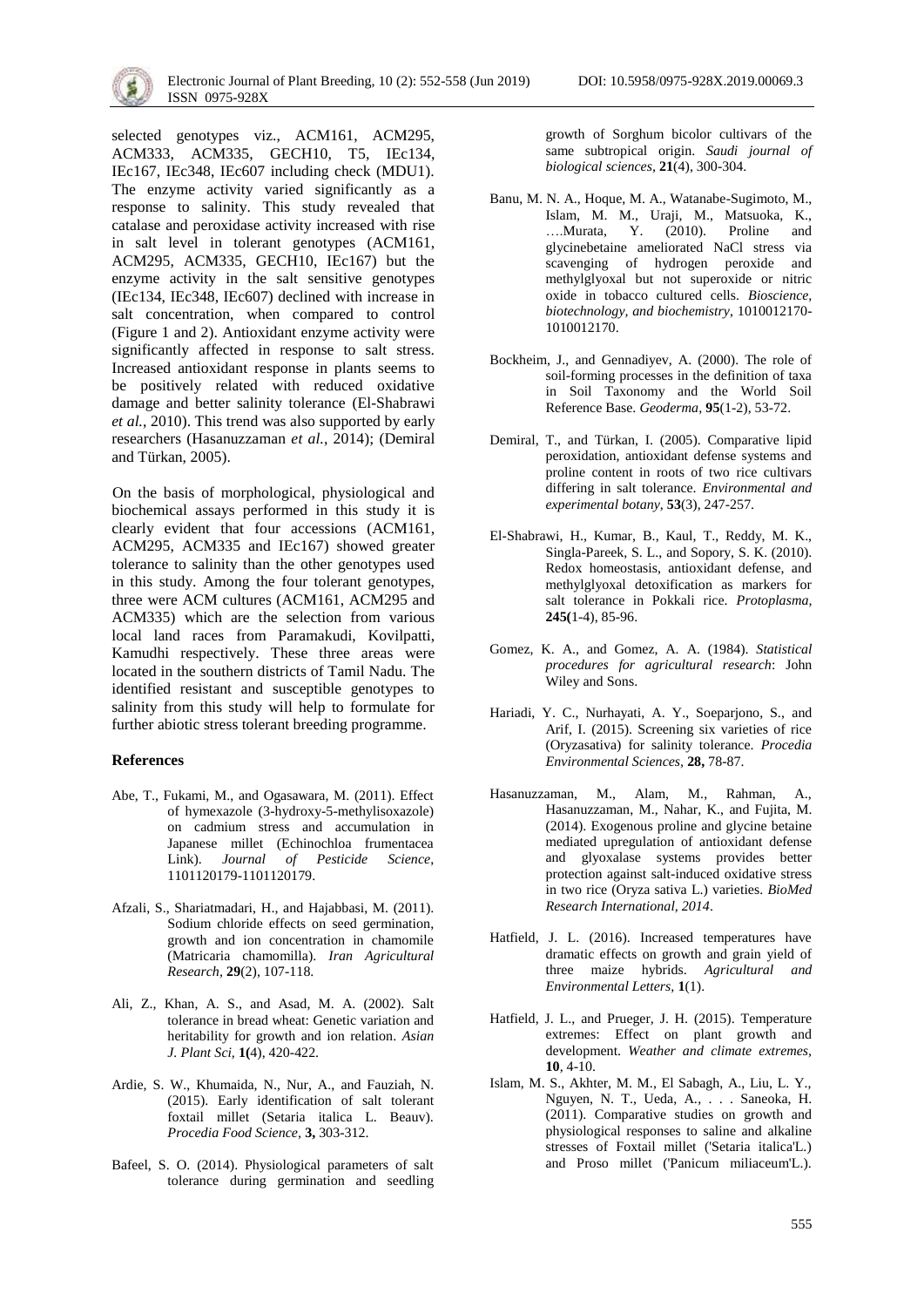*Australian Journal of Crop Science,* **5**(10), 1269.

- Katerii, N., Van Hoorn, J., Hamdy, A., Mastrorilli, M., and Karzel, E. M. (1997). Osmotic adjustment of sugar beets in response to soil salinity and its influence on stomatal conductance, growth and yield. *Agricultural Water Management,*  **34**(1), 57-69.
- Khan, A. A., Rao, S. A., and Mcneilly, T. (2003). Assessment of salinity tolerance based upon seedling root growth response functions in maize (Zea mays L.). *Euphytica,* **131**(1), 81- 89.
- Khanna-Chopra, R., and Selote, D. S. (2007). Acclimation to drought stress generates oxidative stress tolerance in drought-resistant than-susceptible wheat cultivar under field conditions. *Environmental and Experimental Botany,* **60**(2), 276-283.
- Kumari, R., Vishnuvardhan, Z., and Babu, K. (2013). A study on effect of NaCl stress on Kodomillet (Paspalum scrobiculatum) during germination stage. *Annals of Plant Sciences,* **2,** 388-394.
- Li, Y. (2008). Effect of salt stress on seed germination and seedling growth of three salinity plants. *Pak. J. Biol. Sci,* **11**(9), 1268-1272.
- Liu, Z., Anderson, J., Hu, J., Friesen, T., Rasmussen, J., and Faris, J. (2005). A wheat intervarietal genetic linkage map based on microsatellite and target region amplified polymorphism markers and its utility for detecting quantitative trait loci. *Theoretical and Applied Genetics,*  **111**(4), 782-794.
- Luck, H. (1974). Estimation of catalase activity. *Methods of enzymology. Academic Press, New York, 885*.
- Malik, C., and Singh, M. (1980). Assay of peroxidase. *plant enzymology and histoenzymology*, 53.
- Obara, T. (1936). On the nutritive value of Japanese barnyard millet. *J. Agr. Chem. Soc. Japan,* **12**, 1049-1058.
- Parihar, P., Singh, S., Singh, R., Singh, V. P., and Prasad, S. M. (2015). Effect of salinity stress on plants and its tolerance strategies: a review. *Environmental Science and Pollution Research,* **22**(6), 4056-4075.
- Parkash, K., Ravimycin, T., and Santhoshkumar, M. (2018). Germination and seedling growth of Echinochloa frumentacea L. under various levels of NaCl stress. *Journal of Plant Stress Physiology*, 30-32.
- Sabir, P., and Ashraf, M. (2008). Inter-cultivar variation for salt tolerance in proso millet (Panicum miliaceum L.) at the germination stage. *Pak. J. Bot,* **40**(2), 677-682.
- Saleh, A. S., Zhang, Q., Chen, J., and Shen, Q. (2013). Millet grains: nutritional quality, processing, and potential health benefits. *Comprehensive reviews in food science and food safety,* **12(**3), 281-295.
- Sánchez-Rodríguez, E., Rubio-Wilhelmi, M. M., Cervilla, L. M., Blasco, B., Rios, J. J., Rosales, M. A., . . . Ruiz, J. M. (2010). Genotypic differences in some physiological parameters symptomatic for oxidative stress under moderate drought in tomato plants. *Plant science,* **178**(1), 30-40.
- Sreenivasulu, N., Grimm, B., Wobus, U., and Weschke, W. (2000). Differential response of antioxidant compounds to salinity stress in salt-tolerant and salt-sensitive seedlings of foxtail millet (Setaria italica). *Physiologia Plantarum,*  **109**(4), 435-442.
- Tahjib-Ul-Arif, M., Sayed, M. A., Islam, M. M., Siddiqui, M. N., Begum, S., and Hossain, M. A. (2018). Screening of rice landraces (Oryza sativa L.) for seedling stage salinity tolerance using morpho-physiological and molecular markers. *Acta physiologiae plantarum,* **40**(4), 70.
- Toderich, K., Shuyskaya, E., Rakhmankulova, Z., Bukarev, R., Khujanazarov, T., Zhapaev, R., . . . Boboev, F. (2018). Threshold tolerance of new genotypes of Pennisetum glaucum (L.) R. Br. to salinity and drought. *Agronomy,* **8**(10), 230.
- Yabuno, T. (1987). Japanese barnyard millet (Echinochloa utilis, Poaceae) in Japan. *Economic Botany,* **41**(4), 484-493.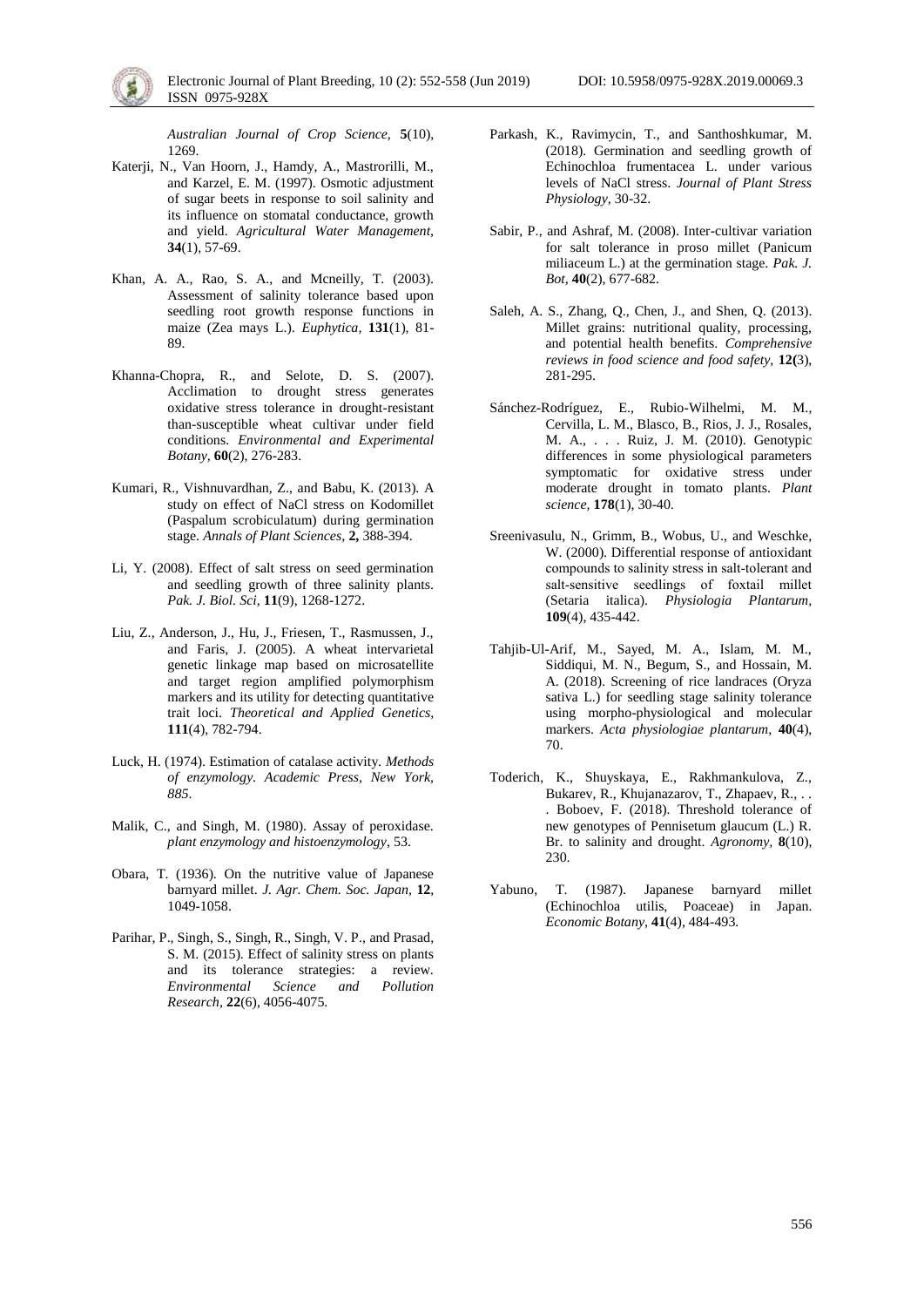

Genotype x

# **Table 1. Effect of salt stress on morpho physiological parameters governing salt tolerance induced by NaCl under** *in vitro* **condition**

| <b>Parameters</b> |          | <b>Germination Percentage</b> |                      | <b>RGR</b>         |                     | <b>Root Length</b>  |                | <b>Shoot Length</b> |                  | <b>Seedling Length</b> |                     | <b>Vigour Index</b> |                | <b>RWC</b>          |                      | <b>RSIR</b>        |          |
|-------------------|----------|-------------------------------|----------------------|--------------------|---------------------|---------------------|----------------|---------------------|------------------|------------------------|---------------------|---------------------|----------------|---------------------|----------------------|--------------------|----------|
|                   |          | NaCl concentration            |                      | NaCl concentration |                     | NaCl concentration  |                | NaCl concentration  |                  | NaCl concentration     |                     | NaCl concentration  |                | NaCl concentration  |                      | NaCl concentration |          |
| Genotype          |          | Control                       | 250 <sub>m</sub> M   | Control            | 250 <sub>m</sub> M  | Control             | 250mM          | Control             | 250mM            | Control                | 250mM               | Control             | 250mM          | Control             | 250mM                | Control            | 250mM    |
| <b>ACM110</b>     |          | 99                            | 58.88                |                    | $0.59*$             | $9.3^{\circ}$       | 2.05           | 7.35                | 2.16             | $16.65$ <sup>*</sup>   | 4.21                | 1665                | 247.8          | 92.03               | 65.88*               | $\mathbf{0}$       | 0.42     |
| <b>ACM161</b>     |          | 99                            | $75.63$ <sup>*</sup> |                    | $0.76*$             | $10.85*$            | $4.45^*$       | 8.35*               | $3.71*$          | $19.2^*$               | $8.16*$             | 1920 <sup>*</sup>   | 616.7          | 93.48*              | $70.92$ <sup>*</sup> | $\Omega$           | 0.25     |
| <b>ACM295</b>     |          | 100                           | 78.88                |                    | $0.79*$             | $9.45$ <sup>*</sup> | $4.3^*$        | $7.59*$             | $2.96^*$         | $17.04*$               | $7.26^*$            | 1703.5              | 572.69*        | 93.79*              | 69.02                | $\Omega$           | 0.22     |
| <b>ACM331</b>     |          | 100                           | 68.88                |                    | $0.69*$             | $9.6^*$             | $3.2*$         | 7.12                | $3.18*$          | $16.72$ <sup>*</sup>   | 6.38                | 1671.5              | 439.1          | 92.84*              | $70.03$ <sup>*</sup> | $\Omega$           | 0.32     |
| ACM333            |          | 99                            | 63.13                |                    | $0.64*$             | $9.15*$             | $2^*$          | $7.7^*$             | $2.92*$          | 16.85                  | 4.92*               | 1685                | 310.48         | 92.83*              | 55.76                | $\Omega$           | 0.37     |
| <b>ACM335</b>     |          | 98.5                          | $75.62*$             |                    | 0.81                | $8.5*$              | $2.7^*$        | $8.77*$             | $3.09*$          | 17.27                  | $5.79^{\circ}$      | 1726.5              | 466.68         | 90.76               | 68.77                | $\Omega$           | 0.2      |
| GECH10            |          | 99                            | 65.63                |                    | $0.66*$             | 7.75                | $3.75^*$       | $7.57*$             | $3.16*$          | 15.32                  | $6.91$ <sup>*</sup> | 1531.5              | 453.35         | 93.01*              | 66.73                | $\Omega$           | 0.35     |
| GECH15            |          | 99                            | 65.63                |                    | $0.66*$             | 8.45                | 1.05           | $7.99*$             | $3.05^{\circ}$   | 16.44                  | $4.1^{\circ}$       | 1643.5              | 268.93         | 89.74               | 65.87                | $\Omega$           | 0.35     |
| <b>IEc747</b>     |          | 98.5                          | 64.38                |                    | $0.65*$             | 8.05                | 1.2            | 7.34                | $3.23^{\circ}$   | 15.39                  | $4.43^*$            | 1538.5              | 284.96         | $93.2$ <sup>*</sup> | 58.82*               | $\theta$           | 0.36     |
| <b>TNEF199</b>    |          | 98                            | 44.38                |                    | 0.45                | 7.6                 | 1.15           | 7.54                | $2.92^*$         | 15.14                  | $4.07^*$            | 1513.5              | 180.4          | 89.7                | 55.21                | $\Omega$           | 0.56     |
| TNEF203           |          | 99                            | 21.88                |                    | 0.22                | 8.05                | 1.3            | 7.09                | $2.74*$          | 15.14                  | $4.04^{\circ}$      | 1513.57             | 88.38          | 89.03               | 53.92                | $\Omega$           | $0.79*$  |
| T5                |          | 100                           | 64.38                |                    | $0.65*$             | $9.8*$              | 1.3            | 7.17                | $2.62^*$         | 16.97                  | $3.92^{\circ}$      | 1696.5              | 252.15*        | 89.7                | 56.97                | $\Omega$           | 0.36     |
| IEc52             |          | 99                            | 51.88                |                    | $0.52$ <sup>*</sup> | 8.95*               | $1.65*$        | $7.85*$             | 1.27             | $16.8^{\circ}$         | 2.92                | 1680                | 151.6          | $90.06*$            | 62.44                | $\Omega$           | 0.49     |
| IEc58             |          | 99                            | 43.75                |                    | 0.44                | 8.05                | 0.55           | 7.07                | 2.19             | 15.12                  | 2.74                | 1511.5              | 119.53         | 93.04*              | 53.76                | $\Omega$           | 0.57     |
| IEc134            |          | 97.5                          | $\overline{0}$       |                    | $\overline{0}$      | 8.05                | $\overline{0}$ | $7.65*$             | $\overline{0}$   | 15.7                   | $\overline{0}$      | 1570                | $\overline{0}$ | 85.19               | $\Omega$             | $\Omega$           |          |
| <b>IEc166</b>     |          | 96.25                         | 45.85                |                    | 0.46                | 7.4                 | 0.55           | $7.87*$             | 0.71             | 15.27                  | 1.26                | 1526.5              | 57.47          | 87.6                | 50.73                | $\Omega$           | 0.55     |
| IEc167            |          | 99                            | 71.88                |                    | $0.72$ <sup>*</sup> | $8.6*$              | 0.65           | 7.17                | 2.18             | 15.77                  | 2.83                | 1576.5              | 203            | 91.82*              | 66.89*               | $\Omega$           | 0.29     |
| IEc174            |          | 97.5                          | 53.75                |                    | $0.54^*$            | 7.75                | $\overline{1}$ | $7.57*$             | $2.68^*$         | 15.32                  | 3.68                | 1531.5              | 198            | 87.33               | 58.08                | $\Omega$           | 0.47     |
| <b>IEc179</b>     |          | 99                            | 53.75                |                    | $0.54$ <sup>*</sup> | 8.35                |                | 7.45                | $3.61*$          | 15.8                   | $4.61*$             | 1580                | 247.83*        | 90.06               | 61.99*               | $\Omega$           | 0.47     |
| <b>IEc348</b>     |          | 97.5                          | $\mathbf{0}$         |                    | $\overline{0}$      | 7.55                | $\theta$       | $7.72*$             | $\boldsymbol{0}$ | 15.27                  | $\overline{0}$      | 1526.5              | $\mathbf{0}$   | 88.97               | $\theta$             | $\Omega$           |          |
| IEc349            |          | 96.25                         | 4.38                 |                    | 0.05                | $8.5*$              | 0.5            | 7.19                | 0.66             | 15.69                  | 1.16                | 1568.5              | 5.04           | 91.72*              | 46.77                | $\theta$           | $0.96*$  |
| IEc365            |          | 99                            | 34.38                |                    | 0.35                | 7.4                 | 1.15           | 6.87                | 2.26             | 14.27                  | 3.41                | 1426.5              | 117.05         | 90.45               | 55.73                | $\Omega$           | $0.66^*$ |
| IEc531            |          | 97.5                          | 14.38                |                    | 0.15                | 7.6                 | 1.25           | 7.49                | $2.85^*$         | 15.09                  | 4.1                 | 1508.5              | 58.99          | 90.62               | 48.29                | $\Omega$           | $0.86*$  |
| IEc542            |          | 96.25                         | 11.88                |                    | 0.12                | 7.5                 | 1.45           | $7.77*$             | $2.73*$          | 15.27                  | $4.18^*$            | 1526.5              | 49.66          | 84.22               | 51.95                | $\Omega$           | $0.89*$  |
| <b>IEc558</b>     |          | 96.75                         | 21.88                |                    | 0.22                | 7.55                | $\overline{1}$ | 7.09                | $2.84*$          | 14.64                  | 3.84                | 1463.5              | 84.02          | 83.32               | 42.42                | $\Omega$           | $0.79*$  |
| IEc564            |          | 97.5                          | 25.63                |                    | 0.26                | 7.85                | 1.35           | 7.29                | $3.08*$          | 15.14                  | $4.43*$             | 1513.5              | 113.28         | $91.8$ <sup>*</sup> | 42.33                | $\Omega$           | $0.75*$  |
| <b>IEc568</b>     |          | 99                            | 28.88                |                    | 0.29                | 7.55                | 1.15           | 6.99                | $2.61^*$         | 14.54                  | 3.76                | 1453.5              | 108.37         | 86.8                | 66.82*               | $\Omega$           | $0.72*$  |
| IEc574            |          | 97.5                          | $\overline{0}$       |                    | $\overline{0}$      | 7.65                | $\overline{0}$ | 7.17                | $\overline{0}$   | 14.82                  | $\overline{0}$      | 1481.5              | $\overline{0}$ | 92.24*              | $\theta$             | $\Omega$           | $1^*$    |
| IEc607            |          | 93.63                         | $\Omega$             |                    | $\Omega$            | 8.35                | $\Omega$       | 6.59                | $\theta$         | 14.94                  | $\Omega$            | 1493.5              | $\mathbf{0}$   | 91.23*              | $\Omega$             | $\Omega$           | $1^*$    |
| IEc672            |          | 100                           | 56.25                |                    | $0.57*$             | $9.55*$             | $2.1^*$        | $7.74*$             | 2.07             | $17.29*$               | $4.17*$             | 1728.5              | 234.12         | 90.57               | 64.24                | $\Omega$           | 0.44     |
| IEc675            |          | 97.5                          | 41.88                |                    | 0.42                | 8.35                | $2^*$          | 7.5                 | $2.7^*$          | 15.85                  | $4.7^{\circ}$       | 1585                | 196.93         | 90.01               | 62.95                | $\Omega$           | 0.59     |
| MDU1              |          | 99                            | 65.63                |                    | $0.66*$             | $9.4*$              | $2.6*$         | $7.73*$             | $3.16*$          | 17.13                  | $5.76^*$            | $1713*$             | 377.97         | $92.11*$            | 64.68                | $\Omega$           | 0.35     |
| Mean              |          | 98.24                         | 42.92                |                    | 0.43                | 8.39                | 1.51           | 7.48                | 2.29             | 15.87                  | 3.8                 | 1586.65             | 203.26         | 90.29               | 51.81                | $\Omega$           | 0.57     |
|                   |          |                               |                      |                    |                     |                     |                |                     |                  |                        |                     |                     |                |                     |                      |                    |          |
|                   |          | <b>SED</b>                    | CD(0.05)             | <b>SED</b>         | CD(0.05)            | <b>SED</b>          | CD(0.05)       | <b>SED</b>          | CD(0.05)         | <b>SED</b>             | CD(0.05)            | <b>SED</b>          | CD(0.05)       | <b>SED</b>          | CD(0.05)             | <b>SED</b>         | CD(0.05) |
|                   | Genotype | 3.58                          | 7.07                 | 0.04               | 0.07                | 0.1                 | 0.2            | 0.09                | 0.18             | 0.13                   | 0.26                | 28.72               | 56.65          | 0.57                | 1.13                 | 0.04               | 0.07     |

Treatment 1.55 3.06 0.02 0.03 0.04 0.09 0.04 0.08 0.06 0.11 12.44 24.53 0.25 0.49 0.02 0.03

Treatment 8.78 17.31 0.09 0.17 0.25 0.5 0.23 0.45 0.32 0.63 70.36 138.77 1.4 2.76 0.09 0.17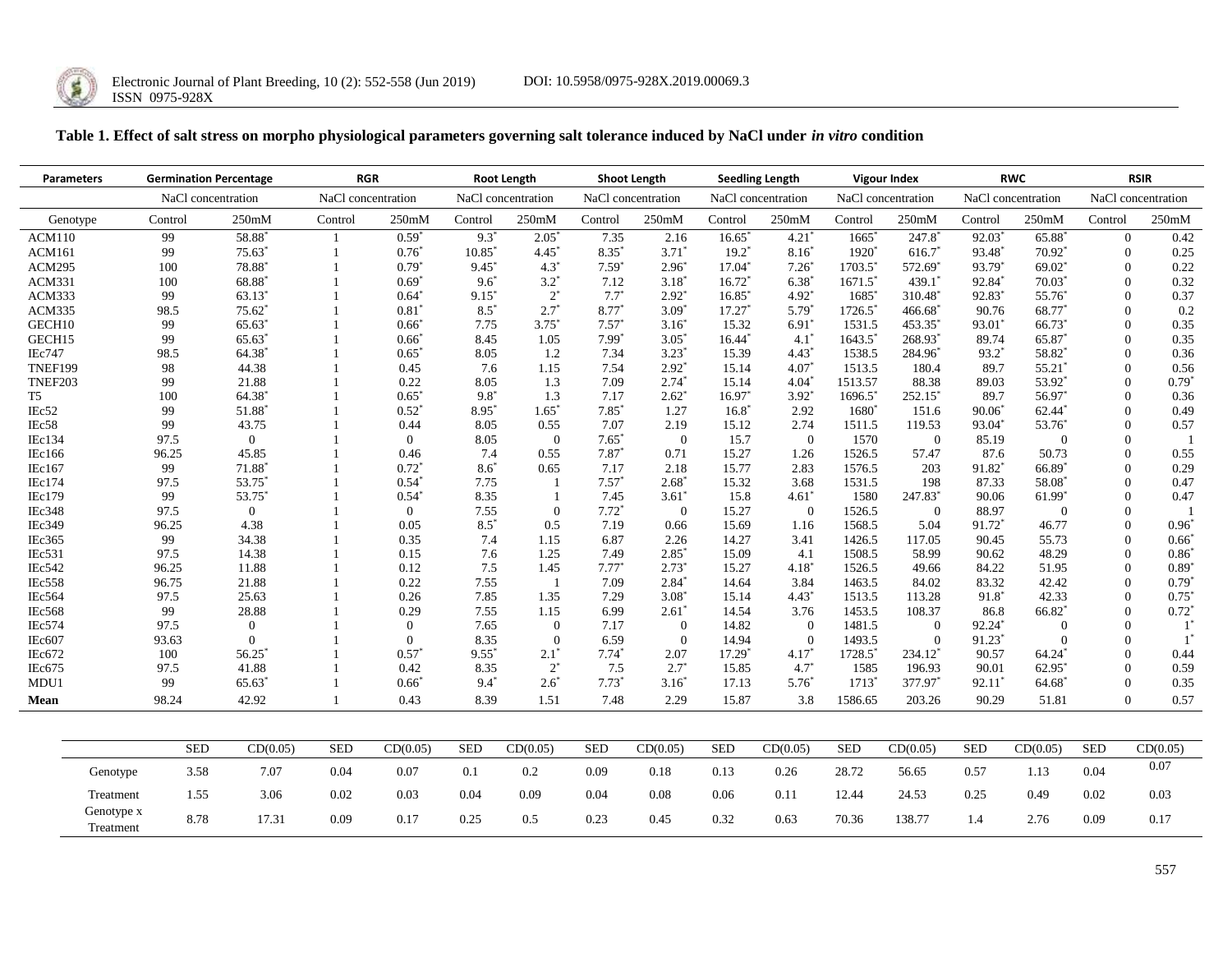

**Fig. 1. Catalase activity at different levels of salinity**



**Fig. 2. Peroxidase activity at different levels of salinity**